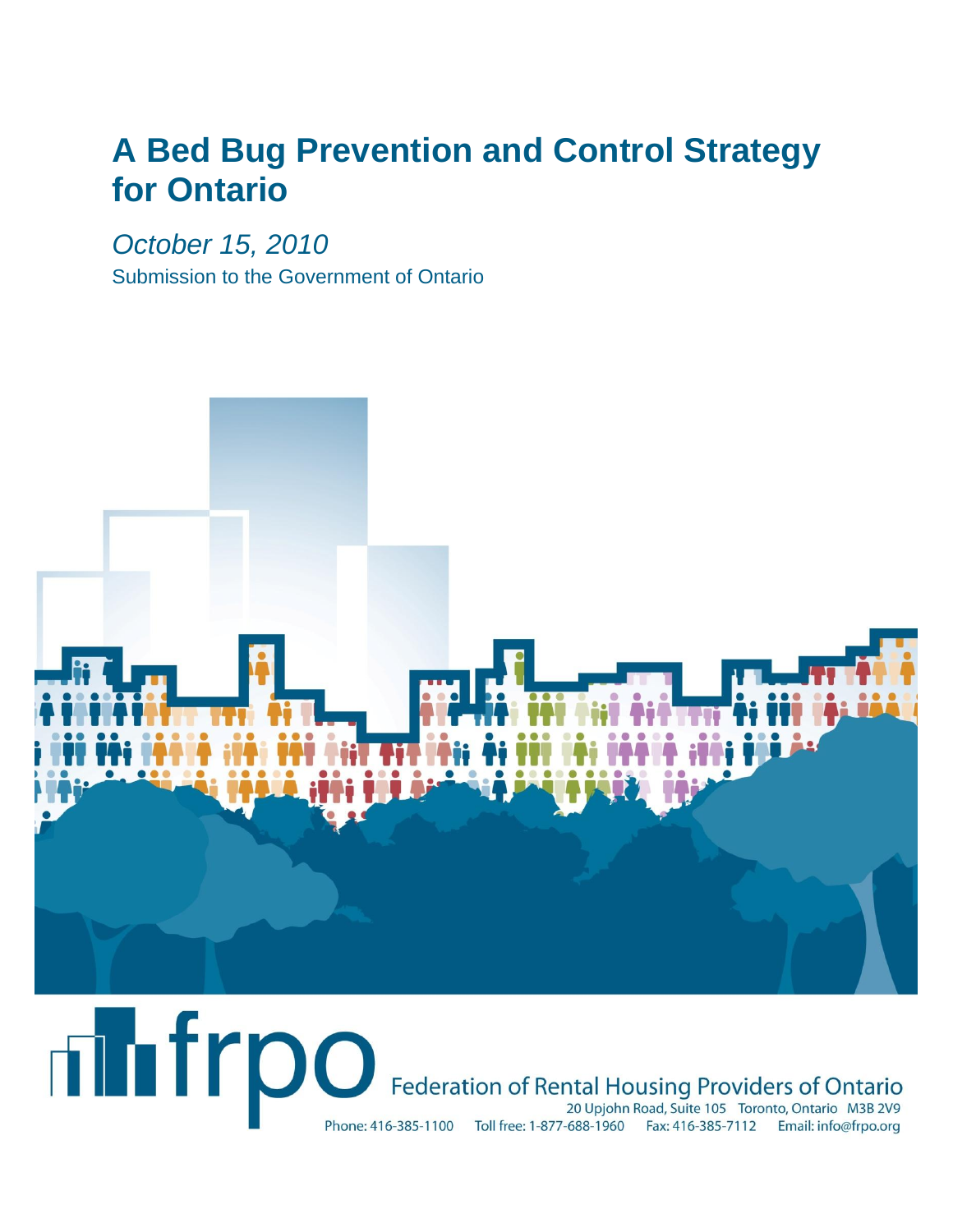## **TABLE OF CONTENTS**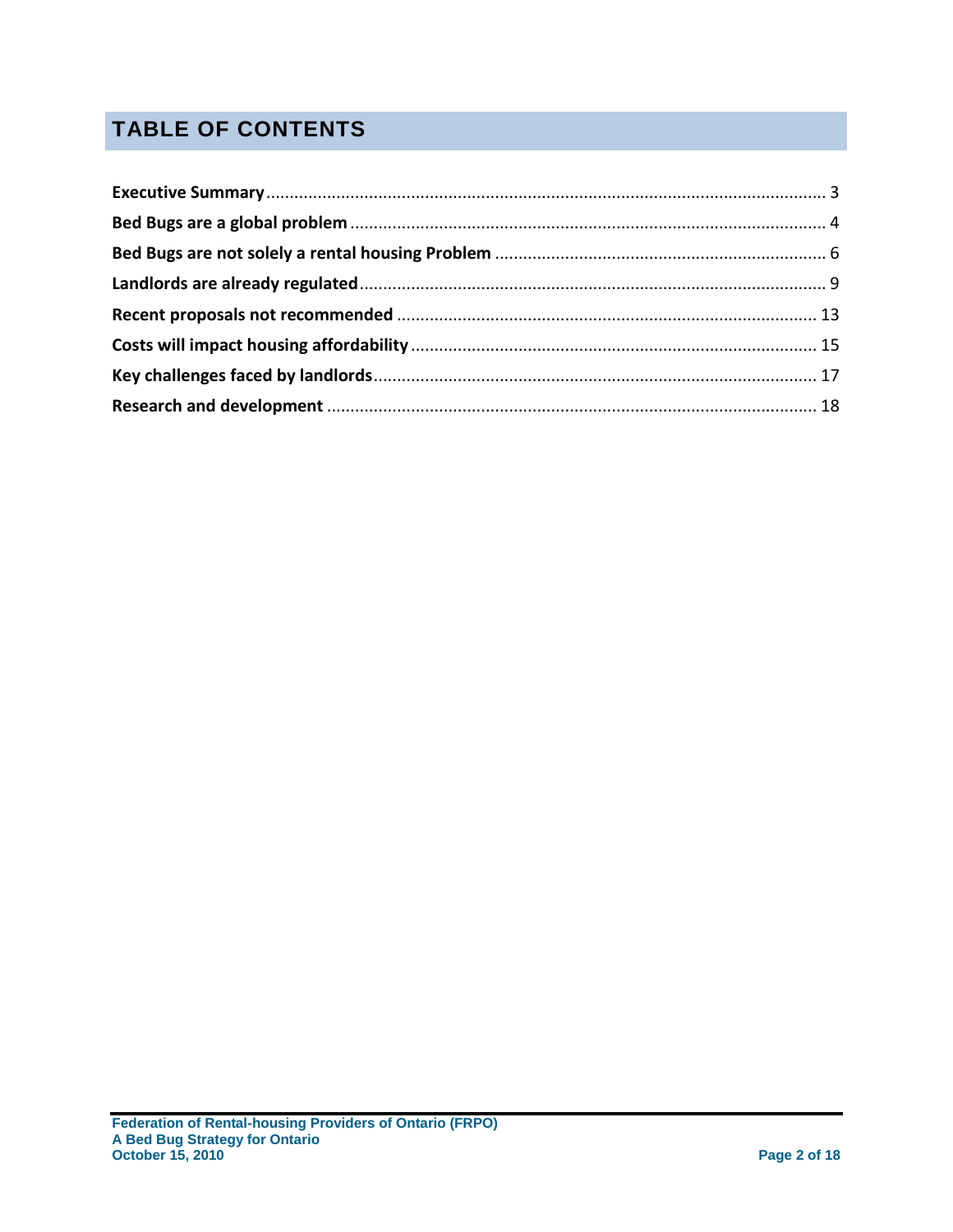### <span id="page-2-0"></span>**EXECUTIVE SUMMARY**

The rental housing industry is interested in working with the province of Ontario to help eradicate bed bugs in North America once again. We accept our responsibility to treat rental buildings and will do our part.

However, bed bugs currently affect all real estate types. We are concerned that a politically expedient focus on the rental housing industry (because we are politically easy targets) will result in policies that ultimately do not address this important problem.

This paper highlights the following information about bed bugs from the perspective of the rental housing industry:

**Bed bugs are a global phenomenon.** Bed bugs are a problem around the world. Because of this, and because of international travel, a bed bug strategy is going to require coordination between governments around the world. This means that the federal government needs to be involved in solutions.

**Bed bugs are not just a rental housing issue**. Experience in Ontario and in other jurisdictions tells us that bed bugs are a problem in all real estate types, not just rental housing. They are in single family homes, condominiums, hotels, motels, hostels, offices, transit systems, theatres, etc. Therefore, if strategies to deal with bed bugs focus solely on rental housing, the strategies will fail. To eradicate bed bugs, a comprehensive approach is needed.

**The rental housing industry already regulated.** With respect to bed bugs, the rental housing industry is already regulated. Under the *Residential Tenancies Act,* rental housing owners and managers are already responsible for building pest control treatments. Tenants can apply to the Landlord and Tenant Board if an owner/manager fails to live up to their obligations under the law. Remedies include fines and rent abatements. Similarly, public health officials can also charge owners/managers for failing to act responsibly under local health by-laws.

**Recent proposals not recommended.** There have been two recent legislative proposals to regulate the rental housing industry. One proposes that landlords be required to notify incoming tenants if there have been any incidences of bed bugs whatsoever in the past five years. This idea will unnecessarily stigmatize the vast majority of rental housing providers yet will do nothing to address the bed bug issue. Another proposal is for licensing of landlords to address bed bugs. The introduction of a massive costly new bureaucracy will do nothing to address bed bugs. Its main accomplishment would be to reduce housing affordability.

**Costs will impact housing affordability.** Treatment of bed bug problems can be very costly. While housing providers accept their responsibility for many of these costs, there must be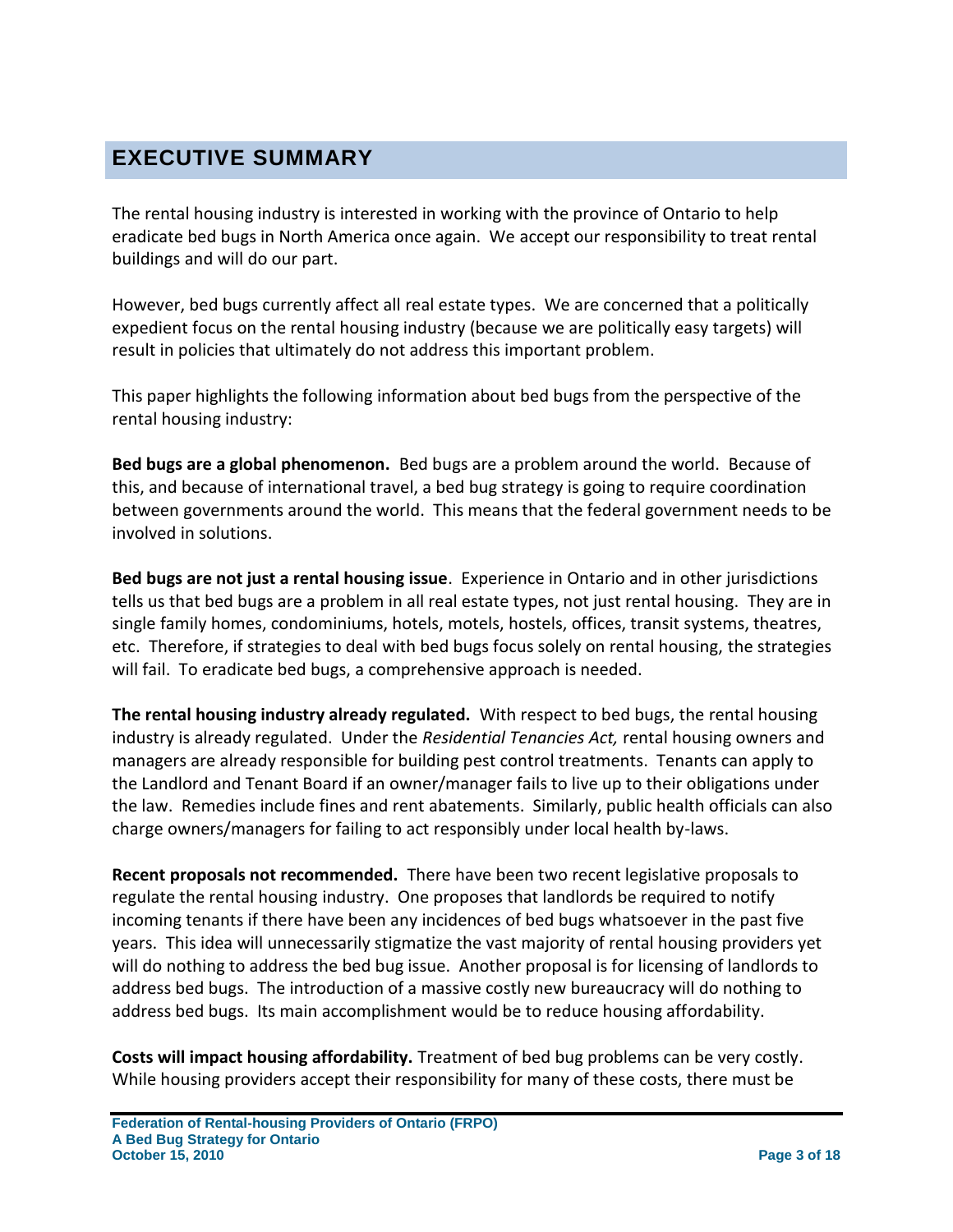recognition that all these costs will ultimately be borne by tenants, whether direct costs for the treatment of belongings, or in building treatment costs that ultimately get passed on to them. A program to help tenants with treatment costs, particularly low income tenants, would be beneficial.

**What can be done**? There is currently no magic bullet for bed bugs. However, a concerted and coordinated effort could have an impact. FRPO recommends that the province consider the following actions:

- 1. A large scale public relations effort: to educate the public about identifying bed bugs, and actions they can take to prevent their spread and cooperate with treatment strategies
- 2. A national bed bug strategy by the federal government: the federal government should have staff dedicated to this issue and should be pursuing the following:
	- $\circ$  International bed bug strategy coordination: work with other governments on strategies and information sharing
	- $\circ$  Speedier chemical approvals: consider speedier approvals for chemicals that have already gone through extensive testing in other jurisdictions
	- o Research: federal resources should be dedicated to researching the effectiveness of new chemicals, and on the effectiveness of different treatment and preventions strategies
- 3. A provincial bed bug strategy for the provincial government: the provincial government should also have dedicated staff and resources dedicated to this important problem:
	- o A major, comprehensive public education campaign
	- o Funds for provincial research on treatment strategies for Ontario
	- o Materials for all real estate types that educate on effective treatment strategies
	- o Assistance for low-income tenants on treatment
	- $\circ$  Additional funding for services for households with special needs, to help them deal with this and other challenges of living independently
	- o Legal requirements for tenants to cooperate with pest control responses
	- $\circ$  Penalties for tenants who do not cooperate with treatment strategies

### <span id="page-3-0"></span>**BED BUGS ARE A GLOBAL PROBLEM**

Bed bugs are a problem around the world. Because of this, and because of international travel, a bed bug strategy is going to require coordination between governments around the world. This means that the federal government needs to be involved in solutions.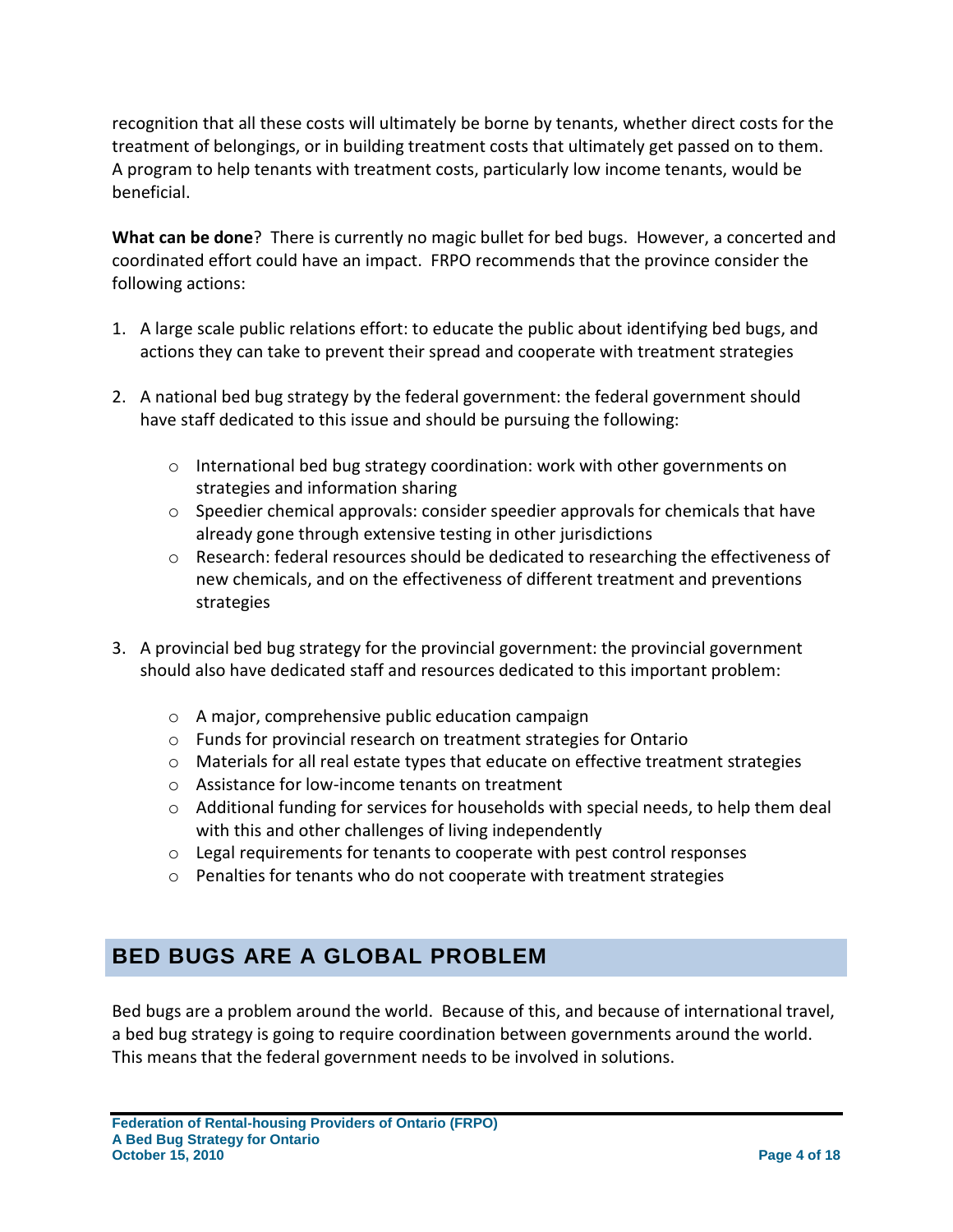Recognition of the global spread of bed bugs is critical in developing strategies to prevent and control infestations. Ontario has an opportunity to learn from research and methods used in other jurisdictions. Ontario can also benefit from lessons learned from other countries on the most effective strategies governments can adopt to help people address bed bug issues.

The same factors that lead to risk of bed bug infestation in one country apply to all others. Lack of awareness of contributing actions, failure to promptly detect and act on bed bug infestations, and lack of cooperation between building owners, occupants and pest control professionals are generally common, problematic factors across North America. Information sharing between the federal, provincial and municipal governments, and with governments in other countries, is crucial to developing the most effective strategy to educate and provide assistance to people in their efforts to prevent and control bed bugs.

In addition to being a global problem, bed bugs are also a province-wide issue. In Ontario, bed bugs are not just being found in the province's largest city of Toronto, but also in municipalities such as Ottawa, Hamilton, Windsor, Kingston, London, Huntsville, North Bay, Wasaga Beach, and Owen Sound. The Ontario government must rapidly increase awareness and education across the province, in all urban and rural areas, on the risks of bed bug infestation and best practices to prevent and control this problem.

#### Recommendations

FRPO recommends that the federal government:

- work with other governments on strategies and information sharing
- consider speedier approvals for chemicals that have already gone through extensive testing in other jurisdictions
- dedicate resources for research on the effectiveness of new chemicals, and on the effectiveness of different treatment and preventions strategies

FRPO recommends the Ontario government:

- Work with the federal government on developing research and education strategies for bed bug prevention
- Coordinate efforts of municipal governments to provide resources to people and ensure compliance with local health by-laws
- Ease provincial restrictions on chemicals and pesticides that are already approved by the federal government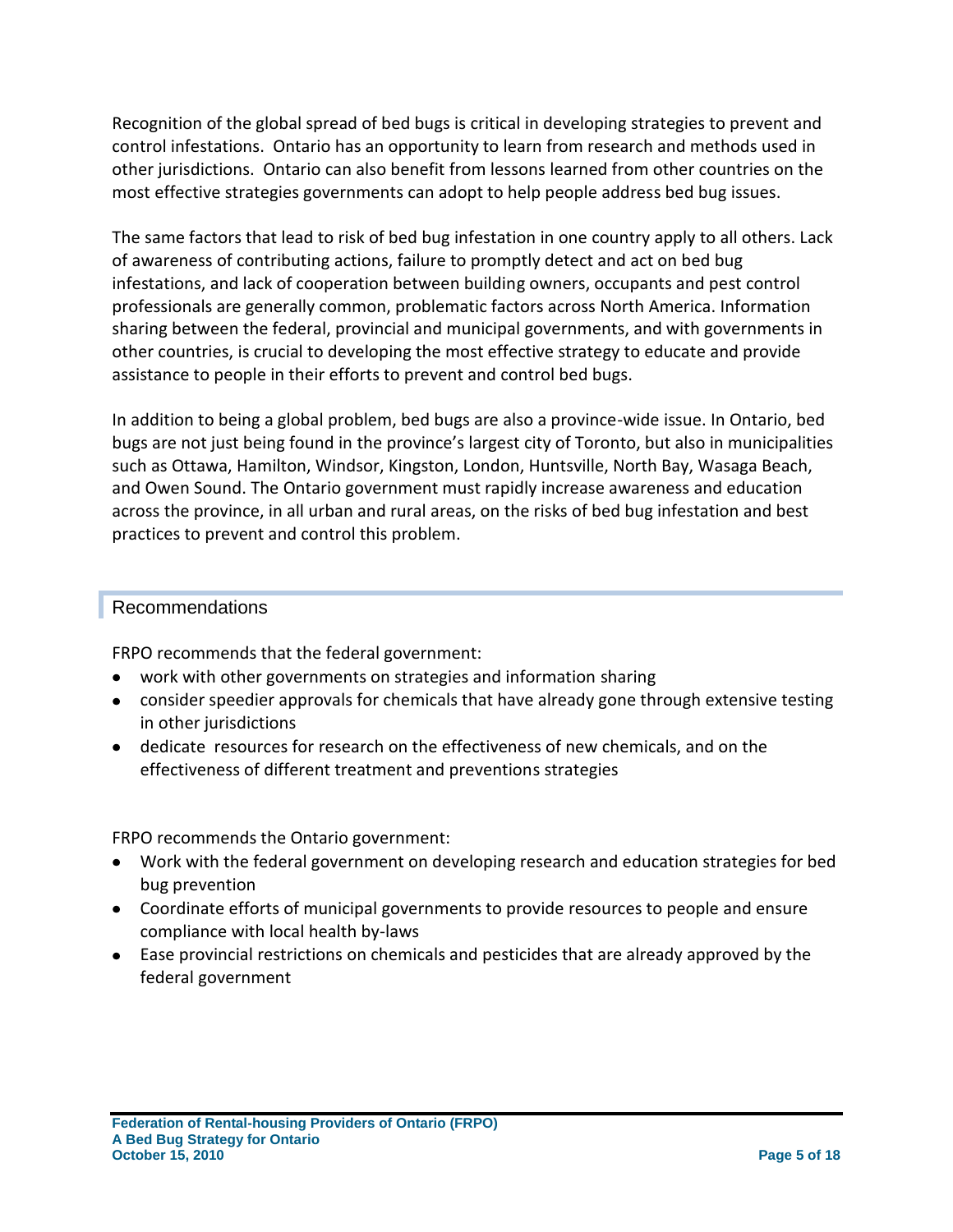### <span id="page-5-0"></span>**BED BUGS ARE NOT SOLELY A RENTAL HOUSING PROBLEM**

Many academic and scientific reports on bed bugs have provided adequate documentation on how bed bugs are spread. Typically, many developed countries have seen bed bug epidemics originate with air travel passengers, with infestations spreading throughout hotels and motels. Bed bugs can hide easily in the hem of a garment, the seam of a briefcase, the crease in a shoe, and properties related to the travel and hospitality industry are prime locations for the spread and infestation of bed bugs. Once spread from hotels, bed bugs have easily been transported into people's homes – not just rental homes in apartment buildings, but also equally or more frequently into single family homes and condominiums.

Bed Bugs are not just a rental housing problem. The chart below shows the number of pest control companies reporting bed bug infestations for a wide range of properties. Single family homes, hotels, and college residences and nursing homes figure prominently for bed bug problems. Any solutions pursued by governments must recognize this basic fact, and encompass all types of public and private property, both residential and non-residential.



**Frequency of Pest Control Companies Reporting Bed Bug Infestations for Various Properties**

*Source: Survey of 509 U.S. Pest Control Firms on Properties Treated for Bed Bugs (By Potter, Romero & Haynes, University of Kentucky, 2008. "Battling Bed Bugs in the U.S.A.",* from *Proceedings of the Sixth International Conference on Urban Pests, 2008).*

#### **Hotels**

Government policies targeting the eradication and prevention of bed bugs must focus on properties in the travel and hospitality industry. Bed bugs do not simply appear in one location – they are imported through the travel and movement of people. In Australia, where data exists for example, 56% of all bed bug treatments occurred in hotels, motels, hostels and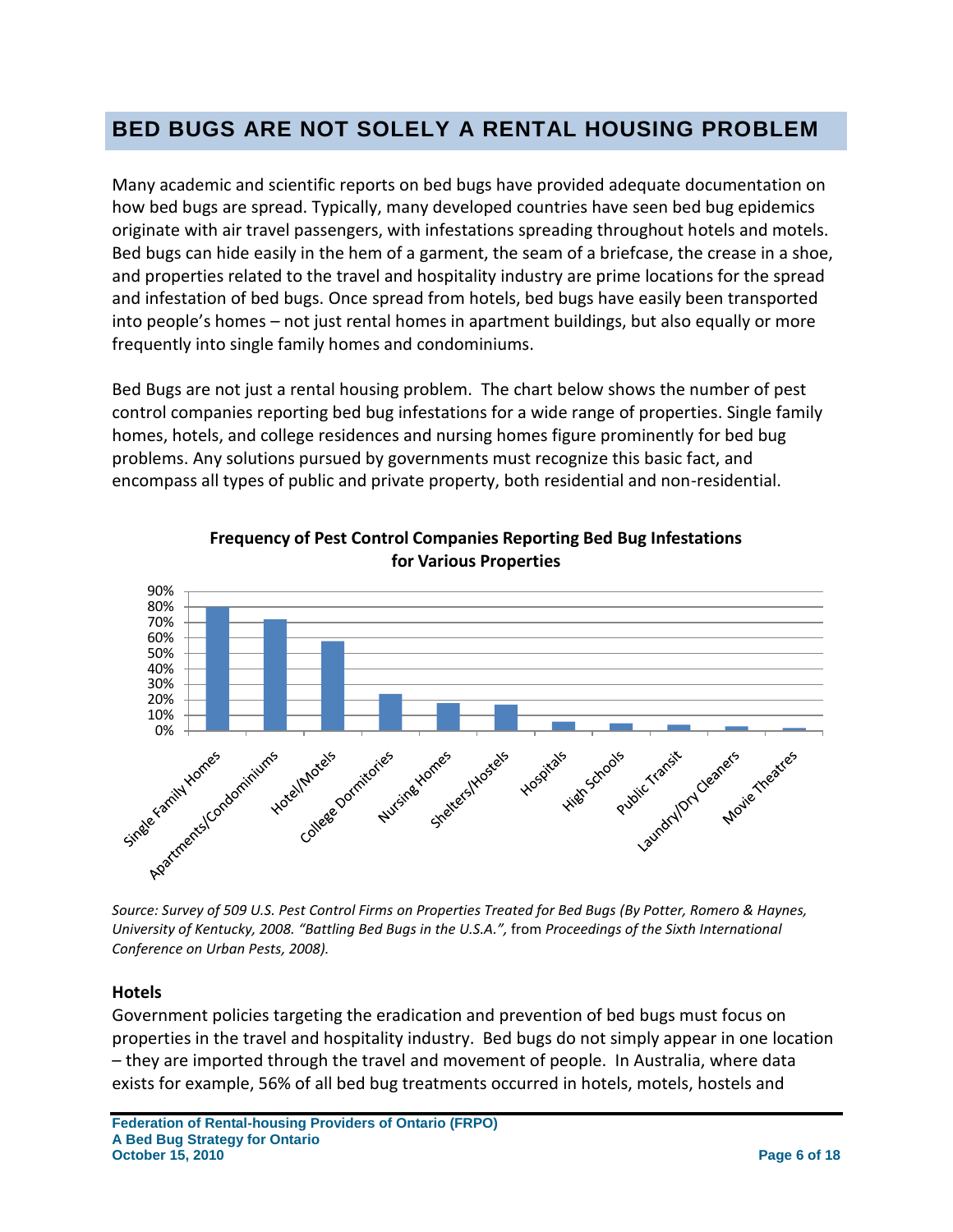resorts, form 2000 to 2005<sup>1</sup>. A study in Malaysia and Singapore similarly found that among 54 infested sites, over 74% of bed bug infestations occurred in hotels, while just 26% where in residential premises<sup>2</sup>. This study speculated that the route of movement of bed bugs in hotels and public accommodations is more direct than in residential premises.

As shown by the pie charts below, well over 1.1 million people visit Ontario each month, the majority being from the Unites States. Also, over 2.2 million Ontarians travel to other destinations each month, and increasing the possibility of importing bed bugs upon their return. The rapid movement of people across long distances facilitated by air travel is partly what makes the current bed bug epidemics different than in the pre-war era. Hotel and resort properties are key transfer points for the movement of bed bugs, both for Ontario residents and visitors from other countries. Addressing the spread of bed bugs through travel, hospitality and tourism (on both people and their belongings) must be a key part of the government's prevention and control strategy.



#### **Hospitals**

The American Society for Healthcare Environmental Services reported that there were more than 500 bed bug infestation treatments in hospitals and health care facilities and more than 130 treatments in long-term care facilities in 2009<sup>3</sup>. While hospitals may be perceived as being clean and sanitary, the simple presence of people moving in and out makes them vulnerable to infestations. Hospitals are where patients stay for long periods of time, and have the potential for attracting and encouraging bed bugs. Overnight guests in maternity, long-term care and hospices are more likely to bring luggage and other personal effects that may be infested.

**Federation of Rental-housing Providers of Ontario (FRPO)** <sup>3</sup> National Centre for Healthy Housing, 2010. *What's Working for Bed Bug Control in Multifamily Housing*, February 2010.

 $\overline{a}$ <sup>1</sup> S. Doggett and R. Russell, 2008. *The Resurgence of Bed Bugs in Australia*, Proceedings of the Sixth International Conference on Urban Pests, William H Robinson and Dániel Bajomi (editors), July 13 to 16, 2008.

<sup>2</sup> Yee-Fatt How, Chow-Yang Lee, 2010. *Survey of Bed bug Infested Premised in Malaysia and Singapore*, Journal of Vector Ecology, Volume 35, Issue 1, June 2010.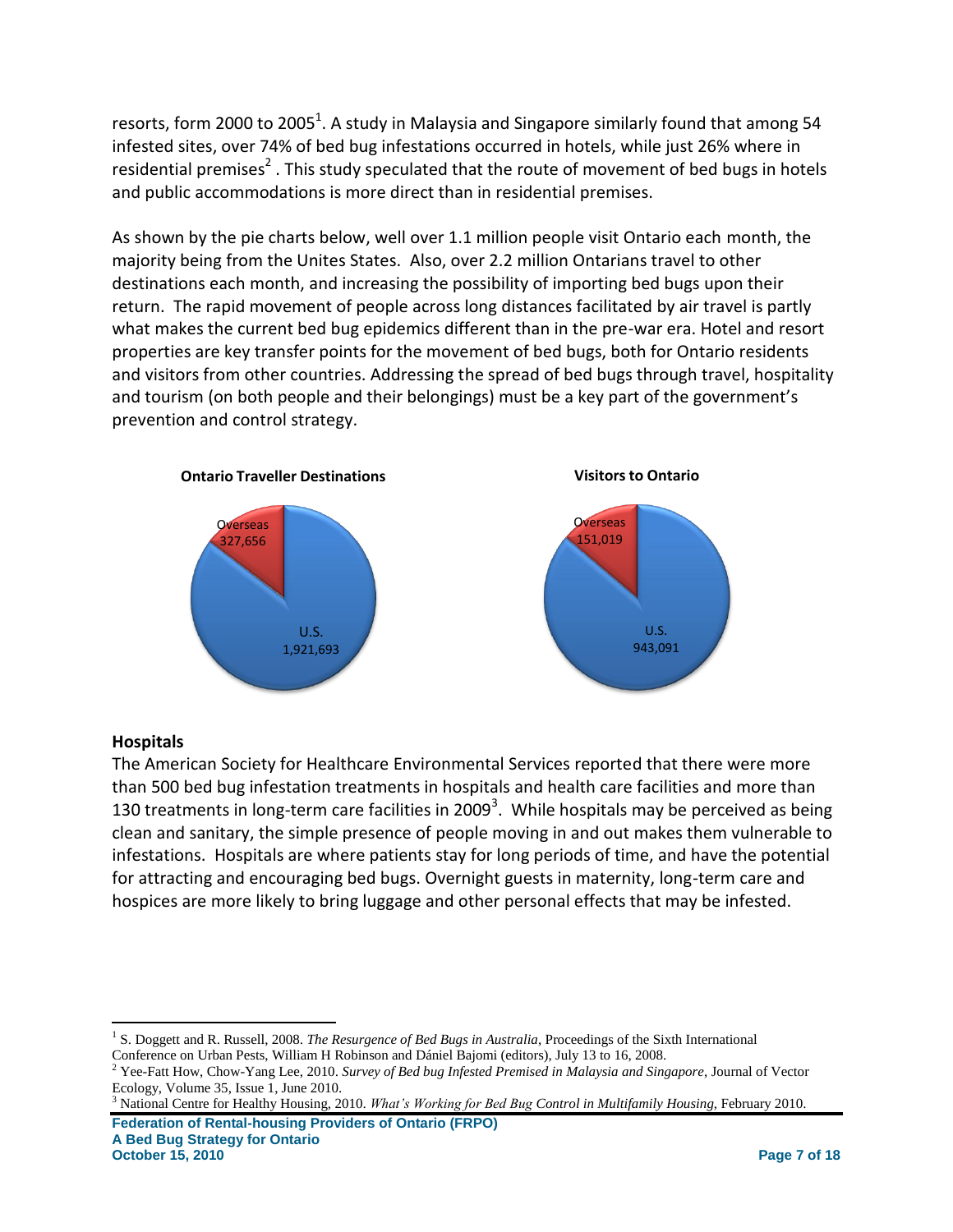#### **Single Family Homes**

Despite public perception, bed bugs are typically found in residential homes, as commonly or more so than in multi-family residential properties. Bed bugs do not discriminate, are not necessarily a sign of unkempt/dirty homes or buildings, but rather bed bug infestations are often a result of people travelling or bringing infested furniture or other items into their houses. Many pest management professionals report that in single family homes, most people may try to treat a bed bug problem themselves, causing the problem to continue to even worsen due to ineffective amateur treatment methods. This signals the fundamental need for increased education by public health authorities, including the Ministry of Health.

#### **Public Spaces**

Schools (secondary schools, universities and colleges), entertainment venues, public transit and office buildings are quickly becoming important, but neglected, locations for bed bug travel and infestations. In New York City, bed bugs are routinely found in government offices, movie theatres, and even upscale retail stores. However, despite bed bugs increasingly being reported in non-residential properties, public policies fail to address preventing or treating infestations in public spaces. This failure by governments at all levels will only contribute to the spread of bed bugs, not just in public spaces, but in residential, hospitality, and health care facilities.

While the presence of bed bugs in residential properties may raise health-related concerns, infestations in public spaces such as workplaces, commercial properties and tourism destinations will have a devastating economic impact if government policies neglect them and only focus on rental housing.

#### Recommendation

Bed Bugs pose unique challenges for landlords and tenants in rental housing. The spread of bed bug infestations, however, is affecting all forms of property, and poses a risk to occupants of public and private structures, in both residential and non-residential settings.

#### **Any policies implemented by the Ontario government to address bed bugs must:**

- Recognize the existence of this pest problem in all forms of property
- Enforce similar protocols consistently for housing (rental and owner-occupied), hotels and motels, post-secondary accommodations and schools, and other public spaces and workplaces.

Making rental housing the focus of any new government policy will only allow bed bug infestations to spread and become much worse.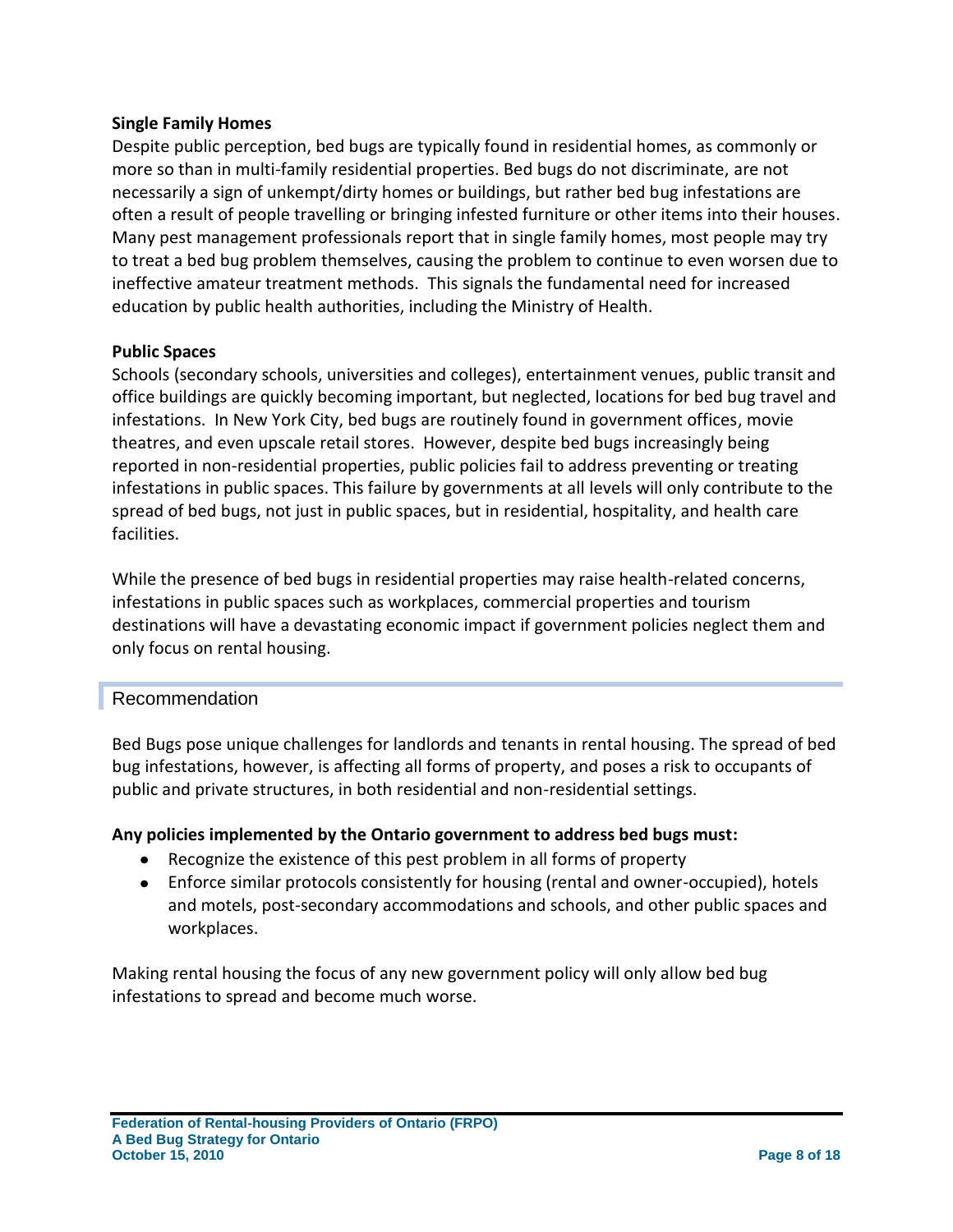### <span id="page-8-0"></span>**LANDLORDS ARE ALREADY REGULATED**

The Federation of Rental-housing Providers of Ontario recognizes and accepts that rental housing providers are responsible for quick action and costs for treatment for any infestation of pests in a rental complex. Landlords already face very clear obligations under the *Residential Tenancies Act* to take responsibility for building related pest control. Municipal property standards and public health bylaws also require rental housing providers to keep rental units clear of pests and exterminate them when reported. Each of these respective responsibilities is discussed further below.

There have been recent proposals for expensive licensing schemes or other new regulation of the rental housing industry to address Ontario's bed bug issue. The focus for the government should be to increase education and enforcement of existing regulations, not to create and impose new, costly laws and bureaucracy.

If properly enforced and utilized, the current regulatory framework works well to ensure that landlords live up to their pest control obligations.

Beyond current regulations, most rental housing providers already want to deal with any issue as quickly as possible. Firstly, they are financially motivated to keep their existing tenants, as losing tenants is costly in this business. Secondly, they cannot afford to have their buildings develop a reputation as being problematic, as can happen through the internet through the Bed Bug Registry website, for example.

A review of existing regulatory requirements is listed here, for both landlords and tenants:

#### Provincial regulatory obligations for landlords

Landlords face strictly enforced rules for providing housing that is fit for habitation, healthy, reasonably free of insects and in compliance with maintenance standards under the *Residential Tenancies Act*, and under the Act's Regulation 516-07.

#### *The Residential Tenancies Act*

#### **Sec 20. Landlord's responsibility to repair**

20. (1) A landlord is responsible for providing and maintaining a residential complex, including the rental units in it, in a good state of repair and fit for habitation and for complying with health, safety, housing and maintenance standards.

(2) Subsection (1) applies even if the tenant was aware of a state of non-repair or a contravention of a standard before entering into the tenancy agreement.

#### **Ontario Regulation 517-06 under the** *Residential Tenancies Act*

46. (1) A residential complex shall be kept reasonably free of rodents, vermin and insects.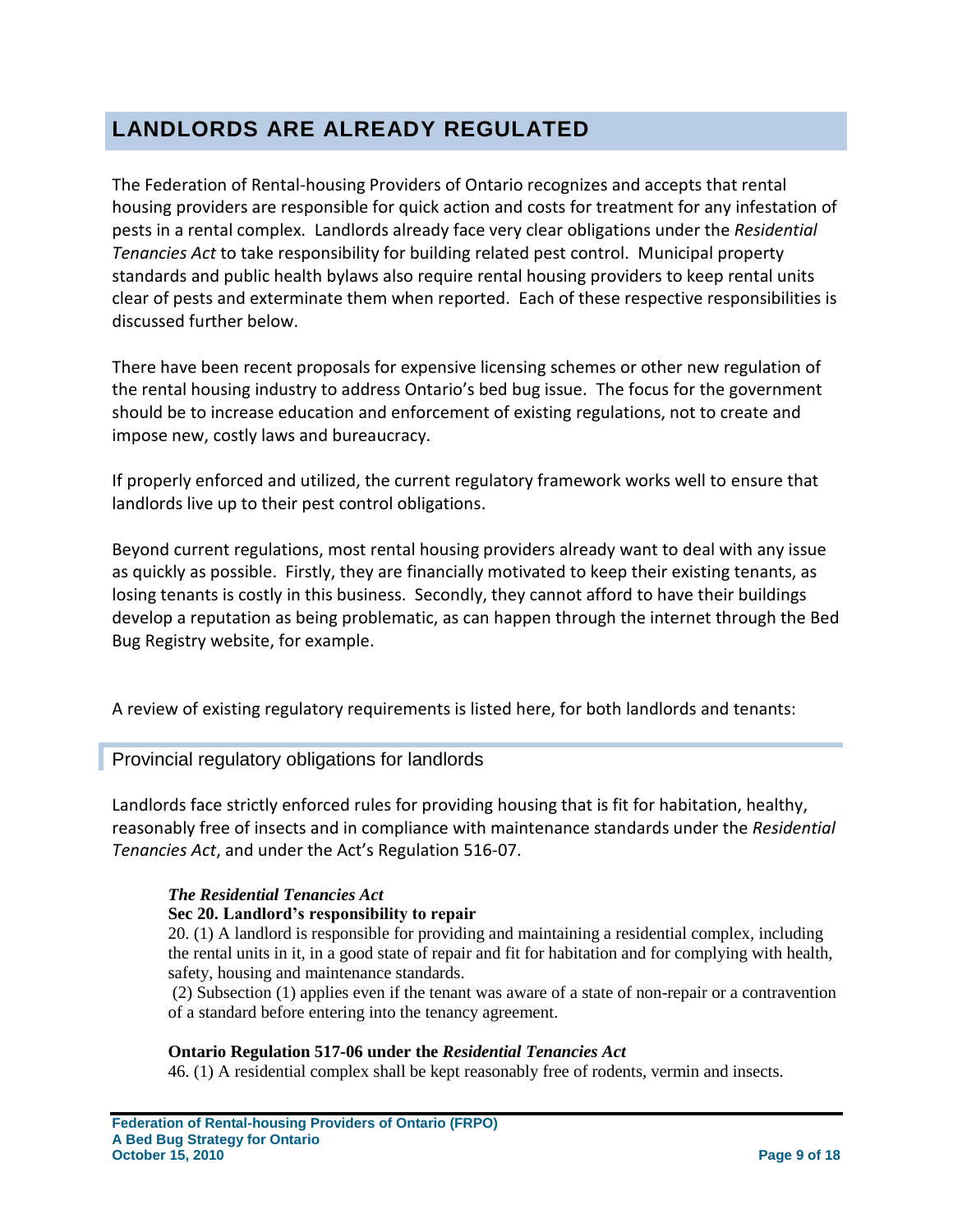(2) The methods used for exterminating rodents and insects shall be in accordance with applicable municipal or provincial law.

(3) Openings and holes in a building containing one or more rental units shall be screened or sealed to prevent the entry of rodents, vermin, insects and other pests.

Under the Residential Tenancies Act, if a landlord breaches their obligation, they may be forced to:

- Offer an abatement of rent to the tenant
- Allow the tenant to terminate the tenancy
- Complete specified work to ensure the unit is in a state of repair and fit for habitation
- Pay sums of money to the tenant for out of pocket expenses or replacement of damaged property of the tenant
- Comply with an order prohibiting any increase in the rent

Any tenant who has a problem with their landlord's lack of action on pest control can apply to the Landlord and Tenant Board (LTB) for one of the above noted remedies. The LTB is a tenant friendly Tribunal, where there is free legal assistance available for all tenants who want help with such applications. Clearly there is already strong legislation in Ontario requiring rental housing providers to live up to their obligations. A new expensive bureaucracy solely for landlords is not an answer to Ontario's bed bug problem.

Municipal regulatory obligations for landlords

Landlords also face another layer of regulation related to pest control and treatment of bed bug infestations. Most municipalities duplicate the *Residential Tenancies Act* requirements for pest control through their own municipal property standard by-laws. Those who do not comply with these municipal by-laws can face work orders or fines.

One example is the following sections of the City of Toronto's property standard by-law:

#### **City of Toronto By-law 629**

629-9. Pest control.

All properties shall at all times be kept free of rodents, vermin, insects and other pests and from conditions which may encourage infestation by pests.

629-5. Owner's duties.

The owner of property shall:

 $\bullet$  . Repair, maintain and keep clean the property in accordance with the standards and take immediate action to eliminate any unsafe condition.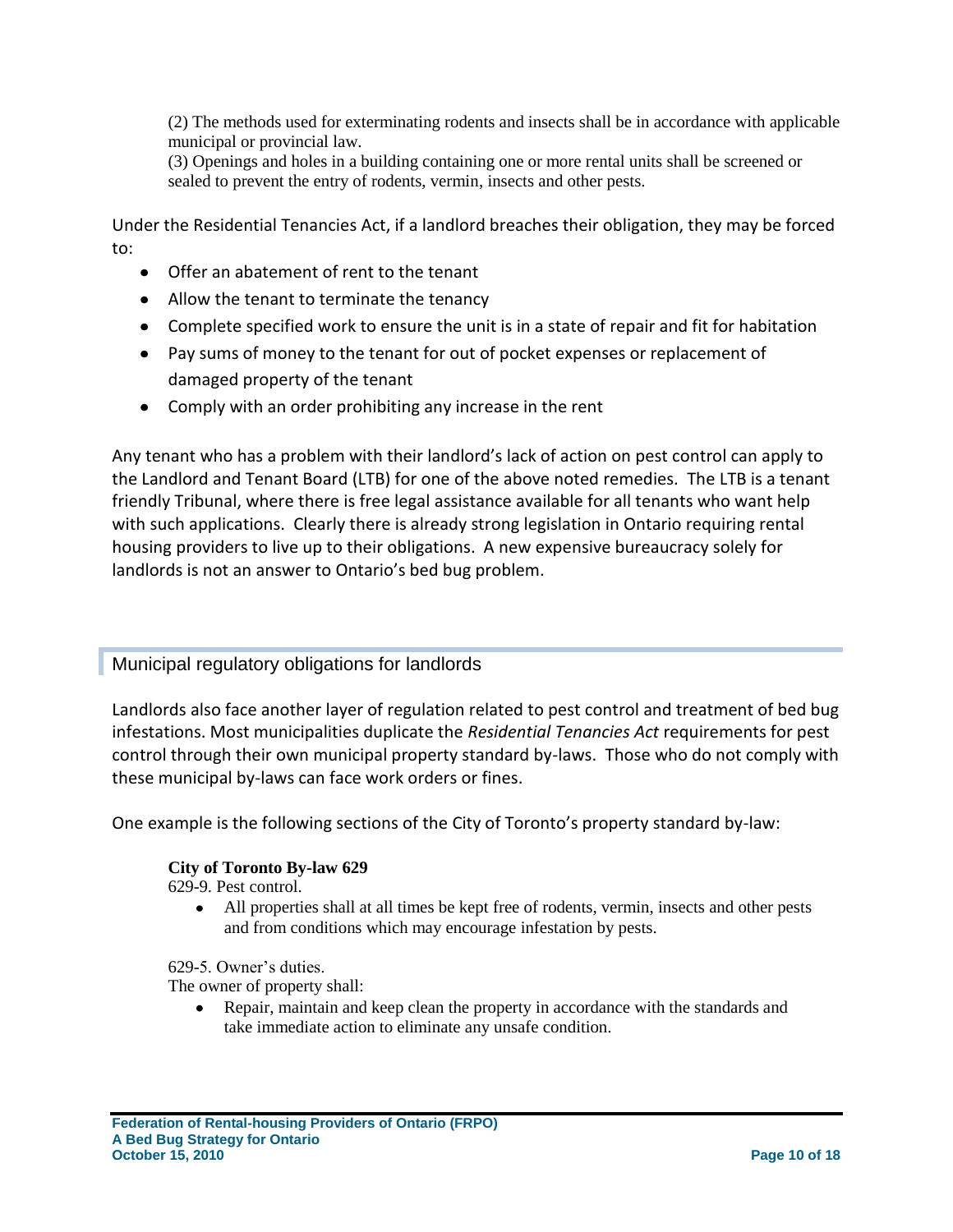#### **Provincial regulatory obligations for tenants**

Tenants do not have specific legal responsibilities to help prevent and control pest and insect infestations. They do have responsibility for ordinary cleanliness. However, current tenant legal responsibilities are not adequate to deal with one of the main challenges the rental industry has in dealing with bed bugs – uncooperative tenants.

Among the tenant characteristics that create problems for landlords in dealing with bed bugs are the following:

- have low income so can't afford to treat their belongings (e.g. vacuum cleaner)
- low literacy/language skills
- hoarders
- mental illness
- physically challenged
- don't think it's a problem
- don't care
- don't report due to stigma
- afraid to report

Currently, the regulatory system in Ontario is not helpful in dealing with uncooperative tenants. Some tenants don't report bed bugs, because they don't care, or don't think it's a problem. Some refuse entry to the landlord. Some are hoarders, who create an environment which allows for a major infestation that is hard to treat, and many times hoarders will not allow entry. In these circumstances, there is little the landlord can do, and nothing that public health officials are willing to or can do. While there are concerns about people's right to privacy and not to be disturbed, in multi-residential situations one tenant's behaviour can have a significant external effect on surrounding tenants. In these cases, it is not a matter of one individual's or families' right to privacy solely. Public policy must also balance the rights of neighbours to health and wellbeing.

It is impossible for landlords and pest management professionals to control and treat a rental unit for bed bugs if the tenant does not fully cooperate.

#### **Residential Tenancies Act PART IV - RESPONSIBILITIES OF TENANTS**

Tenant's responsibility for cleanliness 33. The tenant is responsible for ordinary cleanliness of the rental unit, except to the extent that the tenancy agreement requires the landlord to clean it.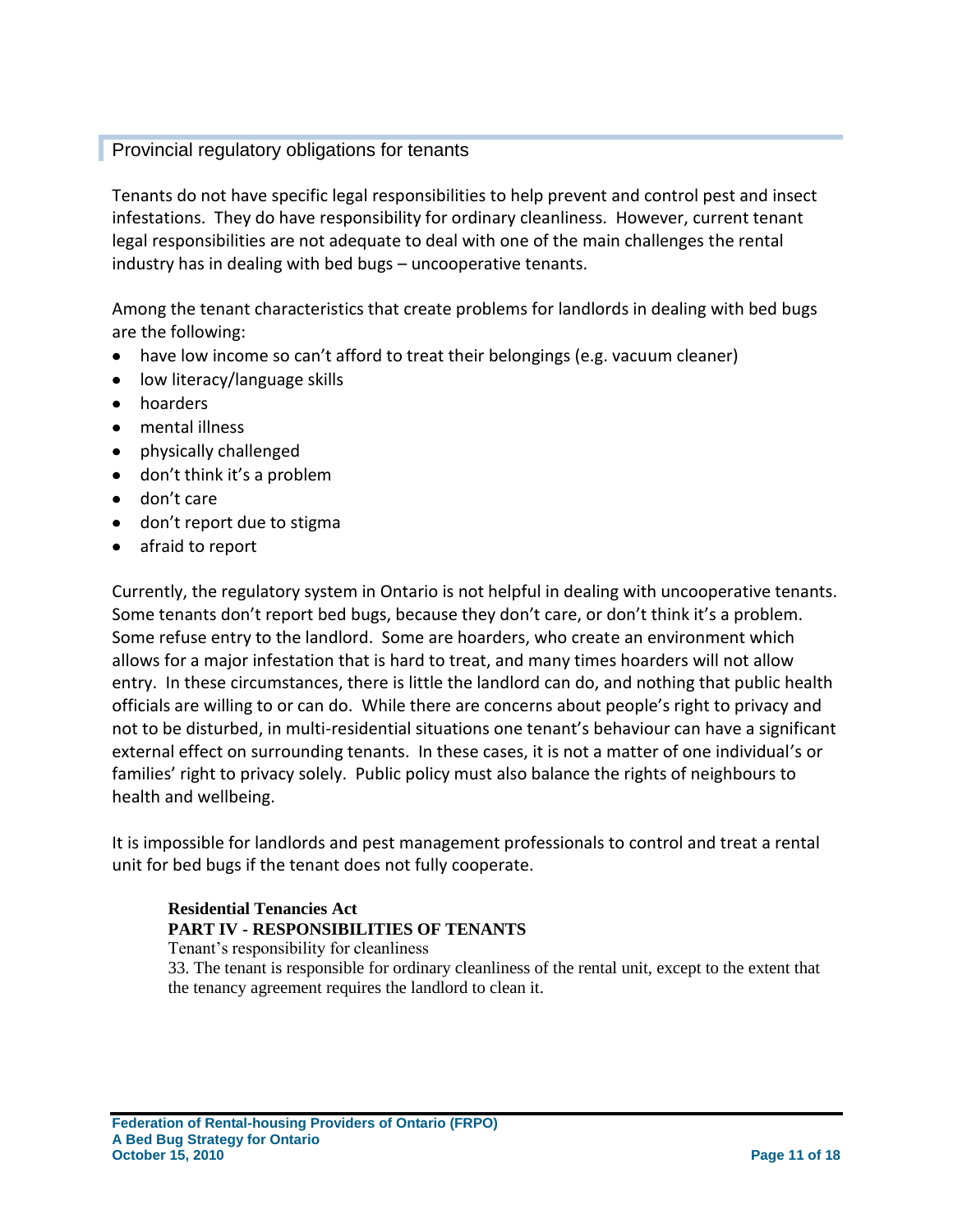#### Municipal regulatory obligations for tenants

There are also municipal property standard by-laws that apply to occupants and tenants. For example, City of Toronto property standard by-law requires the following:

#### **City of Toronto By-law 629**

629-6 Occupant's duties.

Every person who occupies property shall:

A. Maintain the property in a clean and sanitary condition;

B. Maintain all plumbing, cooking, refrigerating appliances and fixtures, and all storage facilities and other equipment in or on the property in a clean and sanitary condition;

C. Maintain all sanitary facilities and every fixture in a sanitary facility in a clean and sanitary condition;

D. Keep all exits from the property clear and unobstructed;

E. Co-operate with the landlord in complying with the requirements of this chapter;

F. Limit the number of occupants to the maximum number permitted by this chapter; and

G. Take immediate action to eliminate any unsafe condition.

While item E requires tenants to cooperate with the landlord in complying with their public health obligations, it is the experience of FRPO members that when local enforcement officials come across an uncooperative tenant, they seldom attempt to enforce cooperative behavior. So in practice, to date local by-law enforcement has not been helpful in this regard.

#### Recommendations

#### **FRPO recommends that:**

The Ontario Government:

Amend the *Residential Tenancies Act* to make it an offence for a tenant to fail to cooperate with in a pest control response, with penalties for non-cooperation (e.g. fines) and eviction for persistent non-cooperation

Landlords already face consequences for lack of action on pest control or bed bugs. For a provincial action plan on bed bugs, tenants need to face consequences for non-cooperation as well.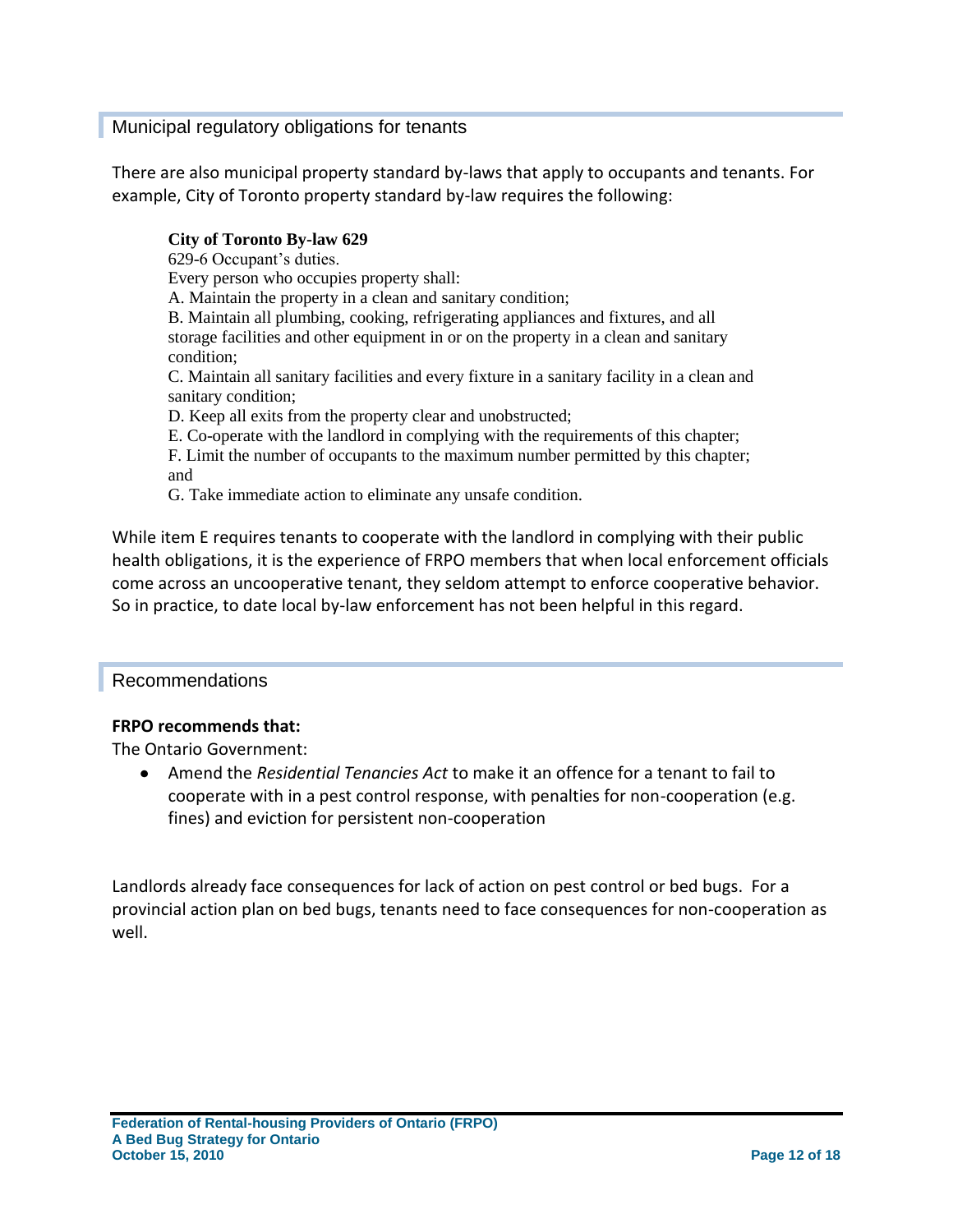### <span id="page-12-0"></span>**RECENT PROPOSALS NOT RECOMMENDED**

There have been two recent provincial legislative proposals to regulate the rental housing industry. The problems with each of these are discussed further below.

#### **Bill 94: Notifying Incoming Tenants**

A recent private members bill (Bill 94) proposed that all landlords be required to notify all prospective tenants of any incidence of bed bugs in the building within the past five years. This proposal will stigmatize all rental buildings unnecessarily. Responsible operators who deal with a bed bug problem quickly and efficiently will have their buildings stigmatized for five years. A the same time, the proposal will do nothing to actually address the problem of bed bugs. For these reasons, this proposal should be abandoned.

If a landlord complies with current legal requirements to provide professional pest control treatment, and is successful in eradicating a bed bug infestation from a housing unit, it remains to be seen what value there is in reporting this past occurrence to future occupants. The resulting negative stigma and harm to the landlord's reputation (resulting from an infestation that was of no fault of the landlord) will do little to encourage landlords to be proactive on bed bug treatment strategies.

#### **Cheri DiNovo MPP Bill: Licensing**

NDP member Cheri DiNovo has indicated that she intends to introduce a private members bill to require licensing of landlords, rent control, and better access to justice for tenants and that this bill will address Ontario's bed bug issue. As of the writing of this paper, the bill has not yet been introduced into the provincial legislature. In her comments to the media, Ms. DiNovo indicates that here scheme is as follows: landlords would be required to be licensed, and pay for the cost of a licensing scheme; landlords would not be able to show units to prospective tenants until they have been inspected and shown to be bed-bug free; and landlords would have their license removed if they did not comply.

This is an extraordinarily expensive proposition. The costs of this huge regulatory system would be very high, and in all likelihood take resources away from investment in rental buildings and divert them to bureaucracy and administration. It also layers new regulation on an industry that is already massively regulated.

As we saw in the previous section, regulations are already in place to deal with landlords who do not fulfill their legal obligations for building pest control. Putting a new expensive bureaucracy in place will not address bedbugs, and will reduce housing affordability by driving up costs that are passed on to tenants.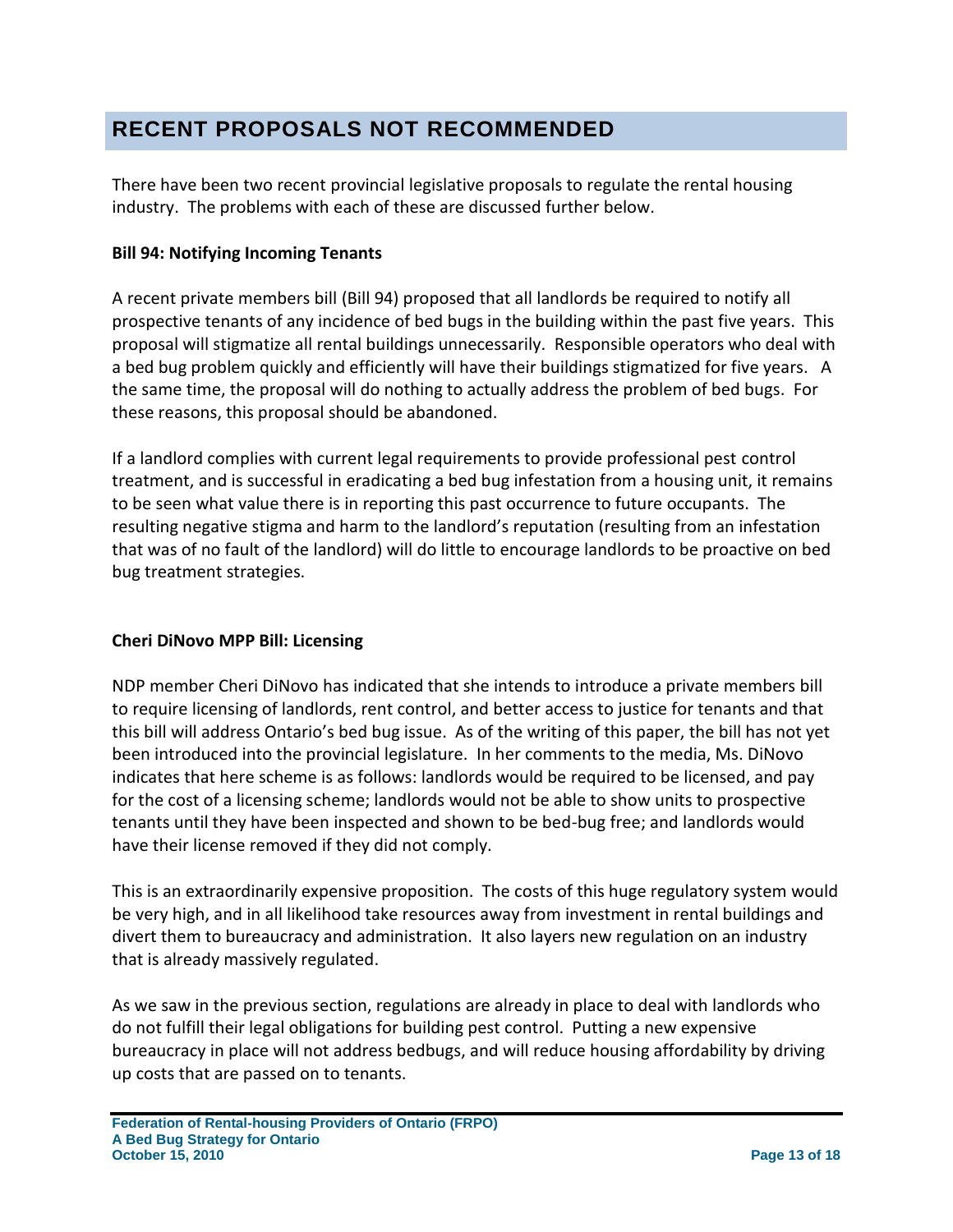#### **New York City Requires One-Year Disclosure of Bed Bug Reports –** *But Only For Residential Landlords*

Some proponents of the above mentioned notice proposal point to New York City, where a rental housing bed bug disclosure requirement was recently implemented. There are important differences between proposals in Ontario, and the new requirement in New York, and lessons to be learned on why new requirements are disclosure and licensing are ineffective.

New York City was recently ranked as the most bed bug infested city in the United States<sup>4</sup>. Its municipal and state governments have approved a requirement that landlords disclose the presence of bed bugs reported in the past one year to incoming tenants, using a basic form provided to tenants. With the exception of a \$500,000 public education campaign, the city has taken very little other action to address bed bug problems in all other property types. As a result, bed bug infestations in hotels, schools, retail stores, government offices and theatres will likely continue to get worse.

New York's new disclosure requirement for landlords does not apply to owners of any other property type, despite the growing infestation rate of beg bugs in non-residential spaces. As a result, the bugs will continue to be spread throughout the city, including back to housing units, both owner-occupied single family homes, and rented apartments.

The single most important regulatory tool governments should utilize is the requirement of all property owners (not just apartment owners) to comply with local health and property standard by-laws to keep premises free of all pests. Occupants, such as residential tenants, should be required to report the presence of bed bugs and fully cooperate with treatment strategies.

#### Recommendations

 $\overline{a}$ 

FRPO recommends that the Ontario government:

- Replace current provincial disclosure and licensing proposals with a more effective  $\bullet$ comprehensive public awareness campaign that educates landlords and tenants on their current legal responsibilities, obligations and rights when bed bugs are detected.
- Ensure any regulatory policies related to bed beg prevention and control should also be targeted to owners and occupants of all property types, both residential and nonresidential, to recognize the exposure to infestation in all private and public spaces.

<sup>&</sup>lt;sup>4</sup> Global News (Reuters), "New York most bed bug infested city in the U.S., says extermination company", August 24, 2010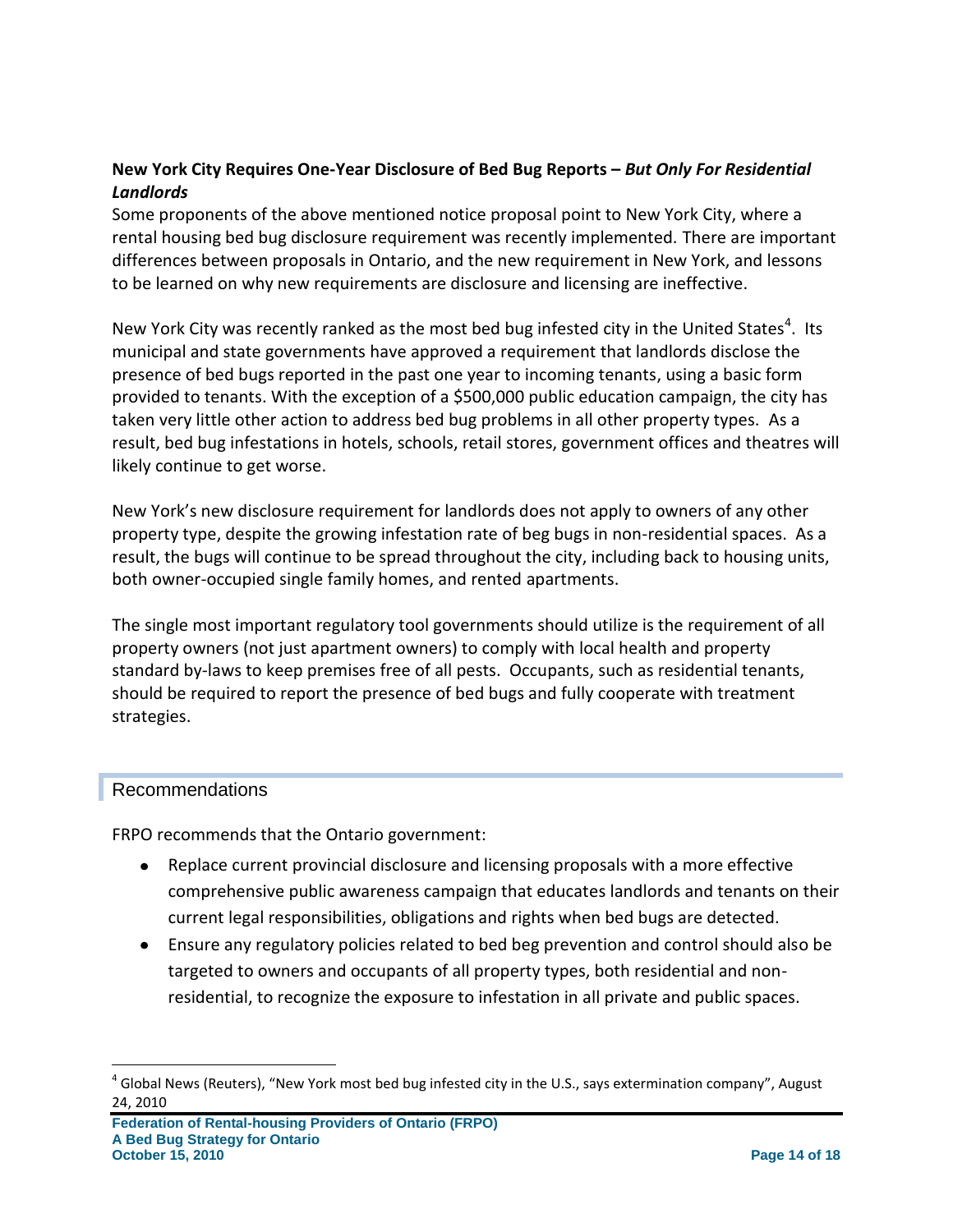### <span id="page-14-0"></span>**COSTS WILL IMPACT HOUSING AFFORDABILITY**

Treatment of bed bug problems can be very costly. While housing providers accept their responsibility for many of these costs, there must be recognition that all these costs will ultimately be borne by tenants, whether direct costs for the treatment of belongings, or in building treatment costs that ultimately get passed on to them. A program to help tenants with treatment costs, particularly low income tenants, would be beneficial.

Treatment strategies for bed bugs are daunting for both landlords and tenants, requiring time and effort on the part of everyone to prepare for and facilitate successful treatment methods. In addition to expensive treatment costs, professional pest management services for bed bugs are becoming in short supply as demand increases.

While landlords recognize these costs and challenges, there seems to be little appreciation on the part of government or housing activists on the impact of these costs on affordability. Currently, the Ontario government is relying on landlords to almost entirely fund the battle against bed bugs, while failing to take any meaningful action to protect the public against infestation. The Ontario government has a very critical role to play on the front lines, by funding and providing educational information on prevention and control of bed bugs through various programs to the public and private sector, while also funding additional research on prevention and control.

A summary of bed bug treatment costs is listed in the table below. It is noteworthy that the vast majority of costs must be borne directly by landlords. The small portion of costs that tenants are responsible for (for laundering, unit preparation and mattress encasements) are for necessary steps in any successful bed bug treatment strategy, and, in the case of mattress encasements, will also help prevent or control future infestations. Since it is known that bed bugs can spread to adjacent housing units, tenants must be held responsible for these costs to ensure neighbouring residents' units are not infested.

| <b>Treatment Method</b> | Primary<br><b>Responsibility</b><br>for Costs | <b>Estimated Costs</b>                                                                 | <b>Description</b>                                                                                                                                     |
|-------------------------|-----------------------------------------------|----------------------------------------------------------------------------------------|--------------------------------------------------------------------------------------------------------------------------------------------------------|
| Laundering              | Tenant                                        | Dissolvable Laundry<br>Bags: \$22 for 10, plus<br>laundry fees \$5-\$6<br>per wash/dry | Must be part of every bed bug control<br>effort                                                                                                        |
| Unit Preparation        | Tenant                                        | Varies                                                                                 | Mess and clutter do not cause bed bugs,<br>but cleaning and de-cluttering is necessary<br>for ensure effective inspection, treatment<br>and monitoring |

#### **Summary of Bed Bug Treatment Costs**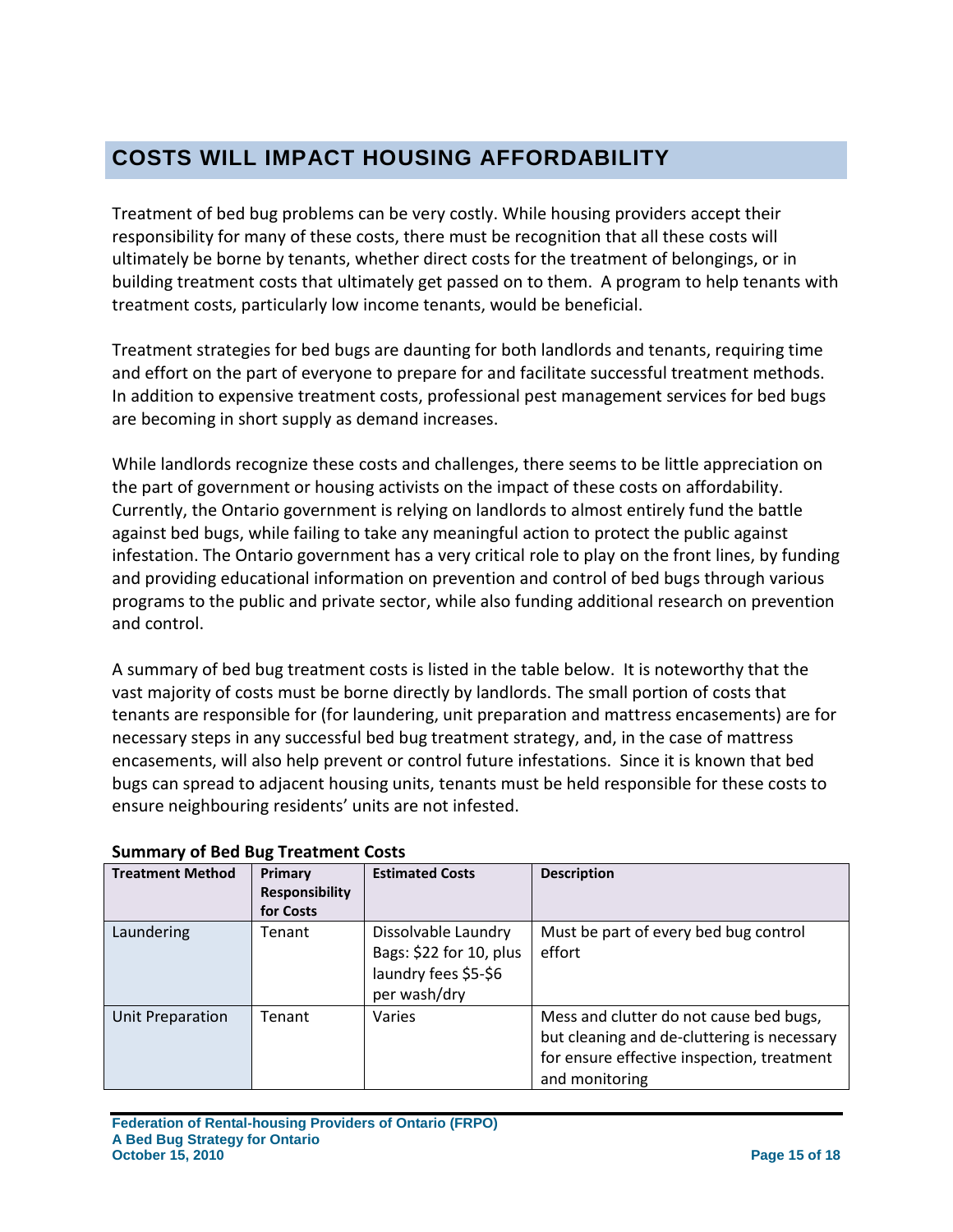| <b>Mattress</b><br>encasements        | Tenants             | \$80 per mattress;<br>\$50 per box spring                                                      | Encasements are required to keep bed<br>bugs from infesting mattresses and box<br>springs, and will also kill existing bed bugs. |
|---------------------------------------|---------------------|------------------------------------------------------------------------------------------------|----------------------------------------------------------------------------------------------------------------------------------|
| Monitors/intercep<br>tors             | Landlord            | 4 furniture leg<br>interceptors for \$8;<br>Carbon dioxide<br>attractant devices<br>\$15-\$950 | Monitors will detect and catch bed bugs,<br>but will not control infestations                                                    |
| Professional<br>Vacuuming             | Landlord/<br>Tenant | \$250-\$500                                                                                    | Not reliable as an exclusive control<br>method, but used to remove bugs during<br>inspection, vacuum must have HEPA filter.      |
| Professional<br>Steaming<br>Treatment | Landlord            | \$500 to \$1500 per<br>rental unit                                                             | Steam wands must be moved at rate that<br>heats area to lethal temperature without<br>spreading bugs and eggs                    |
| <b>Thermal Heat</b><br>Treatment      | Landlord            | \$800 to \$2000 per<br>rental unit                                                             | Effective method if lethal temperature is<br>able to penetrate all items and spaces in<br>the room.                              |
| <b>Bed Bug Detecting</b><br>Canine    | Landlord            | $$1,300$ per day                                                                               | Effect for large scale inspections                                                                                               |
| Pesticide<br>Treatment                | Landlord            | \$250-\$500 per<br>treatment                                                                   | Must be used in combination with other<br>treatment methods. Multiple treatments<br>often required.                              |

It is strongly recommended that the government consider assisting lower-income tenants with some of these costs. In some cases, tenants are not able to properly prepare for treatments, due to disability, age or illness. In these cases the government should also provide additional funding for services for households with special needs, to help them deal with this and other challenges of living independently

#### Recommendations

FRPO recommends that the Ontario government's bed bug strategy include funding for:

- A major public education campaign
- Provincial research on treatment strategies for Ontario
- Materials for all real estate types that educate on effective treatment strategies
- Assistance for low-income tenants on treatment (eg. Purchase of mattress encasements)
- Additional services for households with special needs, to help them prepare for treatments and other challenges of living independently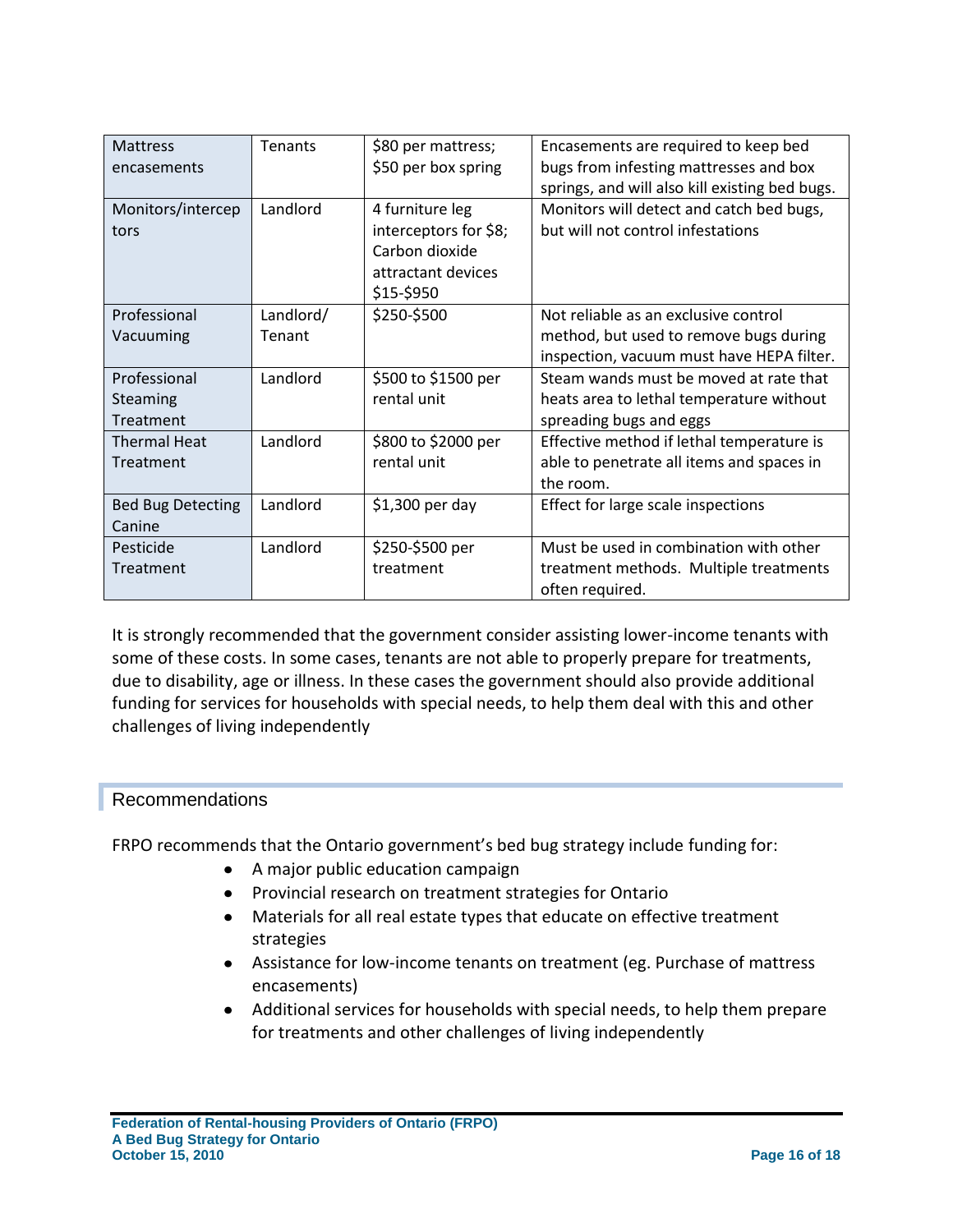### <span id="page-16-0"></span>**KEY CHALLENGES FACED BY LANDLORDS**

The key challenge that the rental housing industry faces in addressing bed bugs is uncooperative tenants. If they don't cooperate, the landlord cannot properly address the issue in the building. Ultimately, this impacts all other tenants, who then get exposed to the infestation.

Among the main tenant characteristics that create challenges for landlords are the following:

- have low income so can't afford to treat their belongings (e.g. vacuum cleaner)
- low literacy/language skills
- hoarders
- mental illness
- physically challenged
- don't think it's a problem
- don't care
- don't report due to stigma
- afraid to report

For those who are limited in their ability to cooperate, provincial programs that assist such households would be very beneficial.

For those households who refuse to cooperate, the industry needs more leverage to enforce cooperation, for the sake of all other tenants who are affected. Multi-residential living requires a recognition that all tenants have responsibilities to their neighbours and their landlord, to make multi-residential living workable and fair for all.

#### Recommendations

FRPO recommends that the Residential Tenancies Act be amended to include more severe penalties for tenants who refuse to cooperate with pest control treatments.